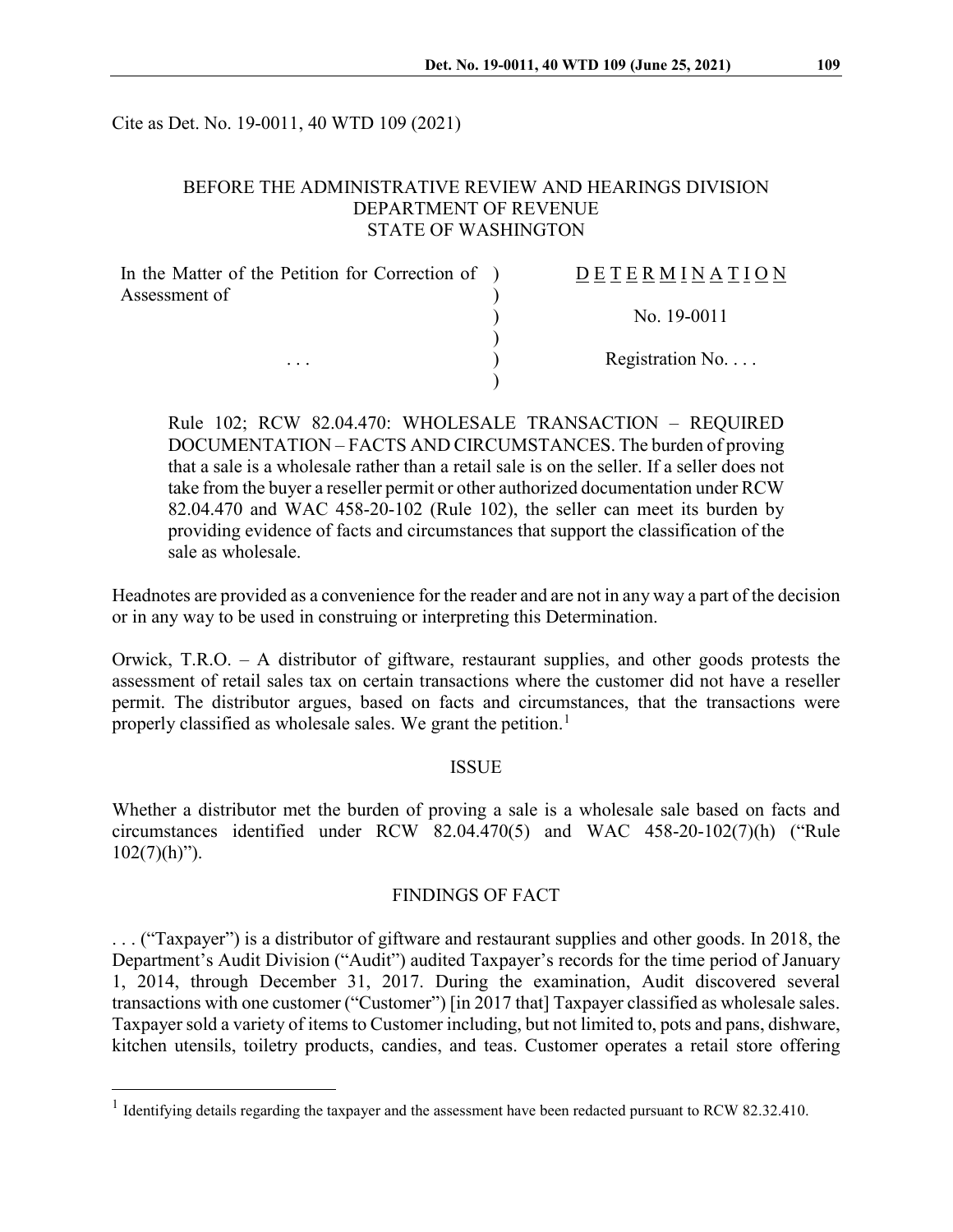Chinese medicine, foods and other imported products. Customer did not provide Taxpayer with a reseller permit or any other type of [accepted alternative documentation]. As Taxpayer did not obtain a reseller permit or other type of resale certificate, Audit reclassified these wholesale sales as retail sales and assessed retail sales tax. The Department issued an assessment against Taxpayer on August 8, 2018, assessing \$ . . . in retail sales tax and local sales tax and \$ . . . in interest.

Taxpayer argues that these transactions were properly classified as wholesale sales, based on facts and circumstances as allowed under RCW 82.04.470(5). To support this claim, Taxpayer provided the following information:

- 1) Copies of seven purchase invoices during the audit period which cover every transaction between Taxpayer and Customer;
- 2) Pictures of Customer's store front, cash register, and shelves showing inventory;
- 3) A copy of Customer's MyDOR page, showing it is classified as an "All Other Miscellaneous Retailer" based on its NAICS code;
- 4) A copy of Customer's business license; and
- 5) A copy of Customer's reseller permit, which Customer obtained in August 2018.

The purchase invoices detail a variety of items sold by Taxpayer to Customer. [The types of items, bulk quantities, and frequency of orders are similar to sales Taxpayer made to other retailers who provided reseller permits.] These items include but are not limited to pots and pans, dishware, kitchen utensils, toiletry products, candies, and teas. The purchase invoices show that Customer purchased \$ . . . worth of merchandise from Taxpayer.

## ANALYSIS

Washington imposes retail sales tax on each retail sale in this state. RCW 82.08.020. Generally, sales of tangible personal property and certain specified services to consumers are retail sales. RCW 82.04.050(2). Purchases for the purpose of resale are wholesale sales not subject to retail sales tax. RCW 82.04.050; RCW 82.04.060. A sale is presumed to be a retail sale unless the seller can prove the wholesale nature of the sale. RCW 82.04.470(1); Rule 102(5). The burden of proving that a sale is wholesale rather than retail is on the seller. RCW 82.04.470. The seller may meet this burden by taking from the buyer, at the time of sale or within 120 days after the sale, a copy of a reseller permit issued to the buyer by the Department under RCW 82.04.470(1) and Rule 102(7). Here, Taxpayer acquired a reseller permit, but the Department did not accept it because Taxpayer received it more than 120 days after the sale.

In lieu of a copy of a reseller permit issued by the Department, a seller may accept alternative documentation from a buyer as follows:

• A properly completed uniform exemption certificate approved by the streamlined sales and use tax agreement ("SSUTA")<sup>[2](#page-1-0)</sup> governing board. RCW 82.04.470(2)(a)(i) and RCW 82.04.470(3)(a)(ii).

<span id="page-1-0"></span> <sup>2</sup> The Legislature adopted the Streamlined Sales Tax Act in 2003. Laws of 2003, ch. 168. *See, e.g.*, Det. No. 09-0280, 29 WTD 80 (2010).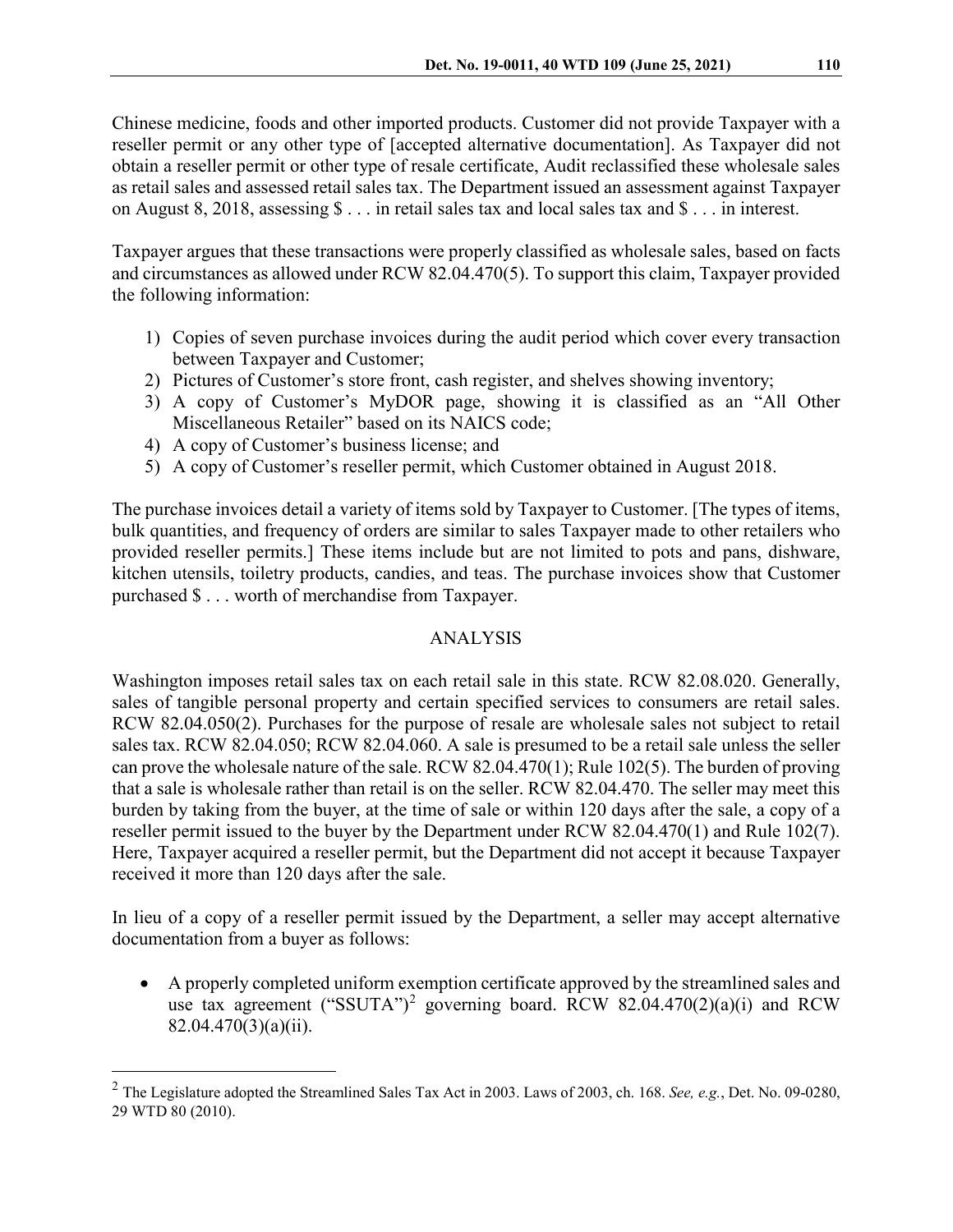- In the case of a buyer that is not required to be registered with the Department under RCW 82.32.030, a properly-completed uniform sales and use tax exemption certificate developed by the Multistate Tax Commission. RCW 82.04.470(3)(a)(i).
- Any other exemption certificate as may be authorized by the Department and properly completed by the buyer. RCW 82.04.470(2)(a)(ii) and RCW 82.04.470(3)(a)(iii).
- The relevant data elements as allowed under SSUTA, which include a business' name, address, type of business, reason for exemption, identification number required by the state to which the sale is sourced, state and country issuing identification number, and, if a paper form is used, a signature of the buyer. RCW 82.04.470(4); Rule  $102(7)(f)$ .

If the seller has not obtained any of the acceptable documentation described above, the seller may meet its burden of proof through facts and circumstances that show the sale was properly made at wholesale. RCW 82.04.470(5); Rule 102(7)(h). The Department will consider all evidence presented by the seller, including the circumstances of the sales transaction itself, when determining whether the seller has met its burden of proof. Rule 102(7)(h). Facts and circumstances that should be considered include, but are not necessarily limited to: (i) The nature of the buyer's business – the items being purchased at wholesale must be consistent with the buyer's business activity; (ii) The nature of the items sold – the items sold must be of a type that would normally be purchased at wholesale by the buyer; and (iii) Other available documents, such as purchase orders and shipping instructions. *Id.*; Det. No. 14-0170, 34 WTD 030 (2015).

Taxpayer concedes that it did not timely obtain a reseller permit, or any of the accepted alternative documentation listed, from Customer. However, on [review], Taxpayer provided copies of every purchase invoice involving Customer during the audit period, pictures of Customer's storefront, cash register and shelves showing inventory, and copies of Customer's business license and reseller permit.

The sales invoices Taxpayer provided show substantial purchases made by Customer. Customer purchased over \$ . . . of merchandise from Taxpayer. Customer operates a retail store selling Chinese foods, medicines and other imported products. The items Customer purchased from Taxpayer are the type of items typically expected to be purchased and resold by the type of business Customer is engaged in. Additionally, the items were purchased in [bulk] quantities that would indicate that Customer intended to resell the items.

The picture provided by Taxpayer showing Customer's storefront indicates that it is located in a strip mall. Customer's storefront is similar in appearance to other typical retail stores found in strip malls. Two other photos show Customer's store shelves stocked with similar items for sale that Taxpayer sold to Customer. A final photo shows a point-of-sale system and credit card reader indicating that retail sales are made in Customer's store. Customer's MyDOR business lookup page shows a NAICS classification as "All Other Miscellaneous Store Retailers." Finally, Customer applied for, and received, a reseller permit in August 2018. Taking all of this information into consideration, Taxpayer has shown, based on these facts and circumstances, that the transactions were properly classified as wholesale sales.